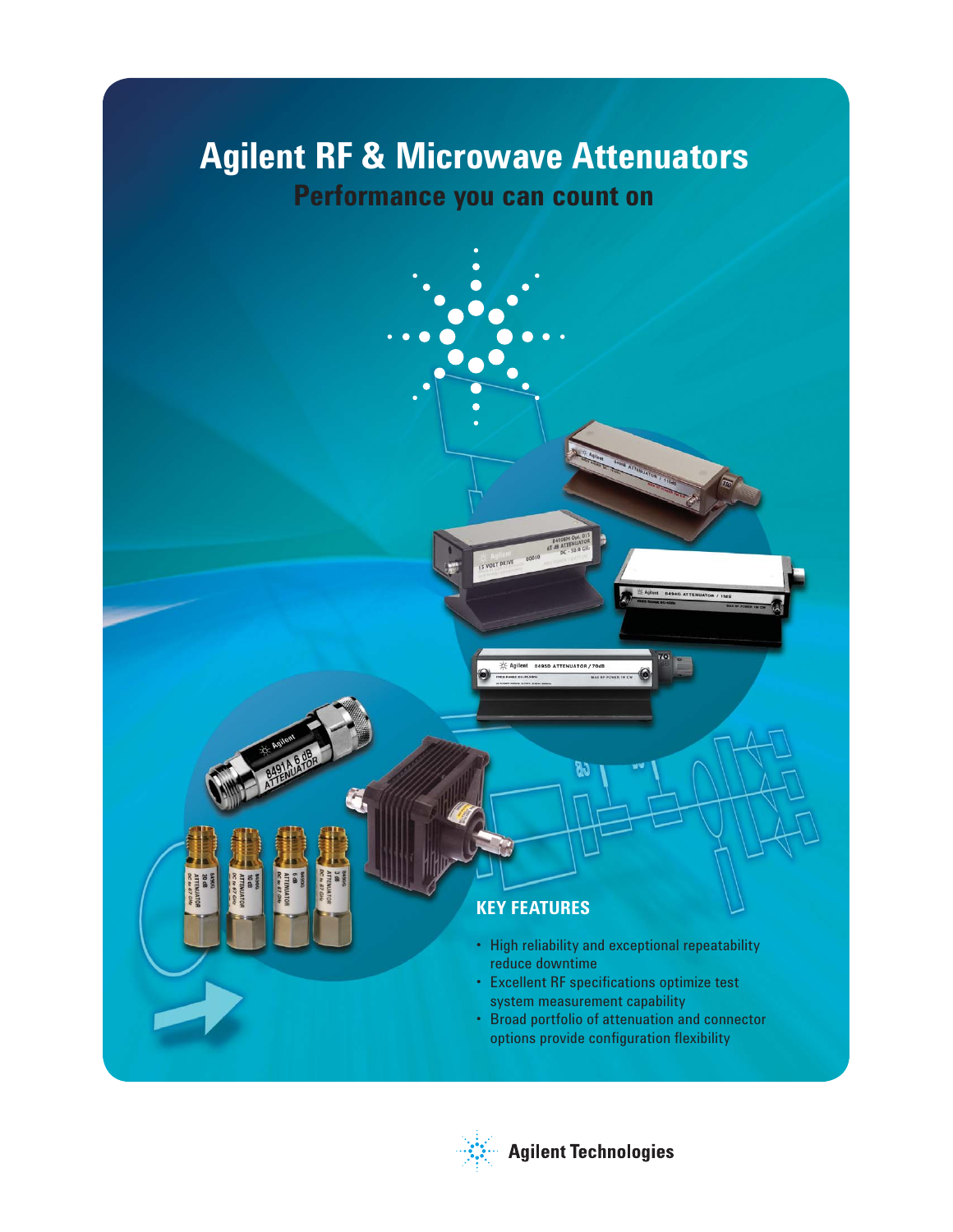#### **Agilent RF & Microwave Attenuators**

Agilent coaxial fixed and step attenuators are designed for use in a wide variety of signal conditioning and level control applications. Attenuators are generally used to reduce signal levels, improve matching impedances of sources and loads, and measure the gain or loss of two-port devices.

#### **Applications**



#### **Coaxial Fixed Attenuators**

Agilent coaxial fixed attenuators provide precise attenuation, flat frequency response and low SWR over broad frequency range. These attenuators are available in nominal attenuations of 3, 6, 10, 20, 30, 40, 50 and 60 dB to cater to various applications and setups.

|        | <b>Coaxial Fixed Attenuators</b> |                             |                |       |                |       |                          |       |                          |                                |               |                      |                  |
|--------|----------------------------------|-----------------------------|----------------|-------|----------------|-------|--------------------------|-------|--------------------------|--------------------------------|---------------|----------------------|------------------|
| Model  | Frequency                        | <b>Attenuation accuracy</b> |                |       |                |       |                          |       | <b>Maximum</b>           | Maximum input<br>average power | Maximum input | <b>RF</b> connectors |                  |
| number |                                  | 3dB                         | 6 dB           | 10 dB | 20 dB          | 30 dB | 40 dB                    | 50 dB | 60 dB                    | <b>SWR</b>                     | (W)           | peak power (W)       |                  |
| 8491A  | DC to 12.4 GHz                   | 0.3                         | 0.3            | 0.5   | 0.5            | 1.0   | 1.5                      | 1.5   | 2.0                      | 1.30                           |               | 100                  | N(m,f)           |
| 8493A  | DC to 12.4 GHz                   | 0.3                         | 0.3            | 0.5   | 0.5            | 1.0   | $\overline{\phantom{a}}$ | ۰     | $\sim$                   | 1.30                           |               | 100                  | SMA (m,f)        |
| 8491B  | DC to 18 GHz                     | 0.3                         | 0.4            | 0.6   | 1.0            | 1.0   | 1.5                      | 1.5   | 2.0                      | 1.50                           |               | 100                  | N(m,f)           |
| 8493B  | DC to 18 GHz                     | 0.3                         | 0.4            | 0.6   | 1.0            | 1.0   | $\overline{\phantom{a}}$ | ۰     | ۰                        | 1.50                           |               | 100                  | SMA(m/f)         |
| 8498A  | DC to 18 GHz                     | $\overline{\phantom{0}}$    | $\blacksquare$ | ۰     | $\blacksquare$ | 1.0   | $\overline{\phantom{a}}$ | ۰     | $\overline{\phantom{a}}$ | 1.30                           | 25            | 125                  | N(m,f)           |
| 8493C  | DC to 26.5 GHz                   | 1.0                         | 0.6            | 0.5   | 0.6            | 1.0   | 1.3                      | ٠     | $\overline{\phantom{a}}$ | 1 25                           |               | 100                  | $3.5$ mm $(m,f)$ |
| 8490D  | DC to 50 GHz                     | 1.8                         | 1.8            | 1.3   | 1.7            | 1.7   | 2.5                      | ٠     | $\overline{\phantom{a}}$ | 1.45                           |               | 100                  | 24mm (m,f)       |
| 8490G  | DC to 67 GHz                     | 1.8                         | 1.8            | 1.3   | 1.7            | 1.7   | 2.5                      | ٠     | $\overline{\phantom{a}}$ | 1.45                           |               | 100                  | 1.85mm           |

#### **Manual Step Attenuators**

Agilent manual step attenuators offer fast, precise signal-level control up to 26.5 GHz. Unmatched attenuation repeatability of less than 0.03 dB up to 5 million cycles per section ensures low measurement uncertainty. Attenuation range of 121 dB in 1 dB step can be achieved by cascading 2 attenuators in series.

| <b>Manual Step Attenuators</b> |                |                                  |      |                                                  |                    |                                              |                                        |                                                        |                                                               |
|--------------------------------|----------------|----------------------------------|------|--------------------------------------------------|--------------------|----------------------------------------------|----------------------------------------|--------------------------------------------------------|---------------------------------------------------------------|
| <b>Model</b><br>number         | Frequency      | <b>Attenuation</b><br>range (dB) | (dB) | Attenuation step   Insertion loss (dB)  <br>@0dB | <b>Maximum SWR</b> | <b>Maximum input</b><br>average power<br>(W) | <b>Maximum input</b><br>peak power (W) | <b>Operating Life (n</b><br>million<br>cycles/section) | Repeatability (dB)                                            |
| 8494A                          | DC to 4 GHz    | 0 to 11                          |      | 0.96                                             | 1.50               |                                              | 100                                    |                                                        | $\pm$ 0.03 dB max                                             |
| 8495A                          | DC to 4 GHz    | 0 to 70                          | 10   | 0.68                                             | 1.35               |                                              | 100                                    |                                                        | $\pm$ 0.03 dB max                                             |
| 8496A                          | DC to 4 GHz    | 0 to 110                         | 10   | 0.96                                             | 1.50               |                                              | 100                                    |                                                        | $\pm$ 0.03 dB max                                             |
| 8494B                          | DC to 18 GHz   | 0 to 11                          |      | 2.22                                             | 1.90               |                                              | 100                                    |                                                        | $\pm$ 0.03 dB max                                             |
| 8495B                          | DC to 18 GHz   | 0 to 70                          | 10   | 1.66                                             | 1.70               |                                              | 100                                    |                                                        | $\pm$ 0.03 dB max                                             |
| 8496B                          | DC to 18 GHz   | 0 to 110                         | 10   | 2.22                                             | 1.90               |                                              | 100                                    |                                                        | $\pm$ 0.03 dB max                                             |
| 8495D                          | DC to 26.5 GHz | 0 to 70                          | 10   | 3.95                                             | 2.20               |                                              | 100                                    |                                                        | $\pm 0.03$ dB max to 18 GHz,<br>$\pm 0.05$ dB max to 25.6 GHz |

\*All product models listed above offer RF connector options for N(f) / SMA(f) / APC-7 except 8495D which only offer 3.5 mm (f) RF connectors.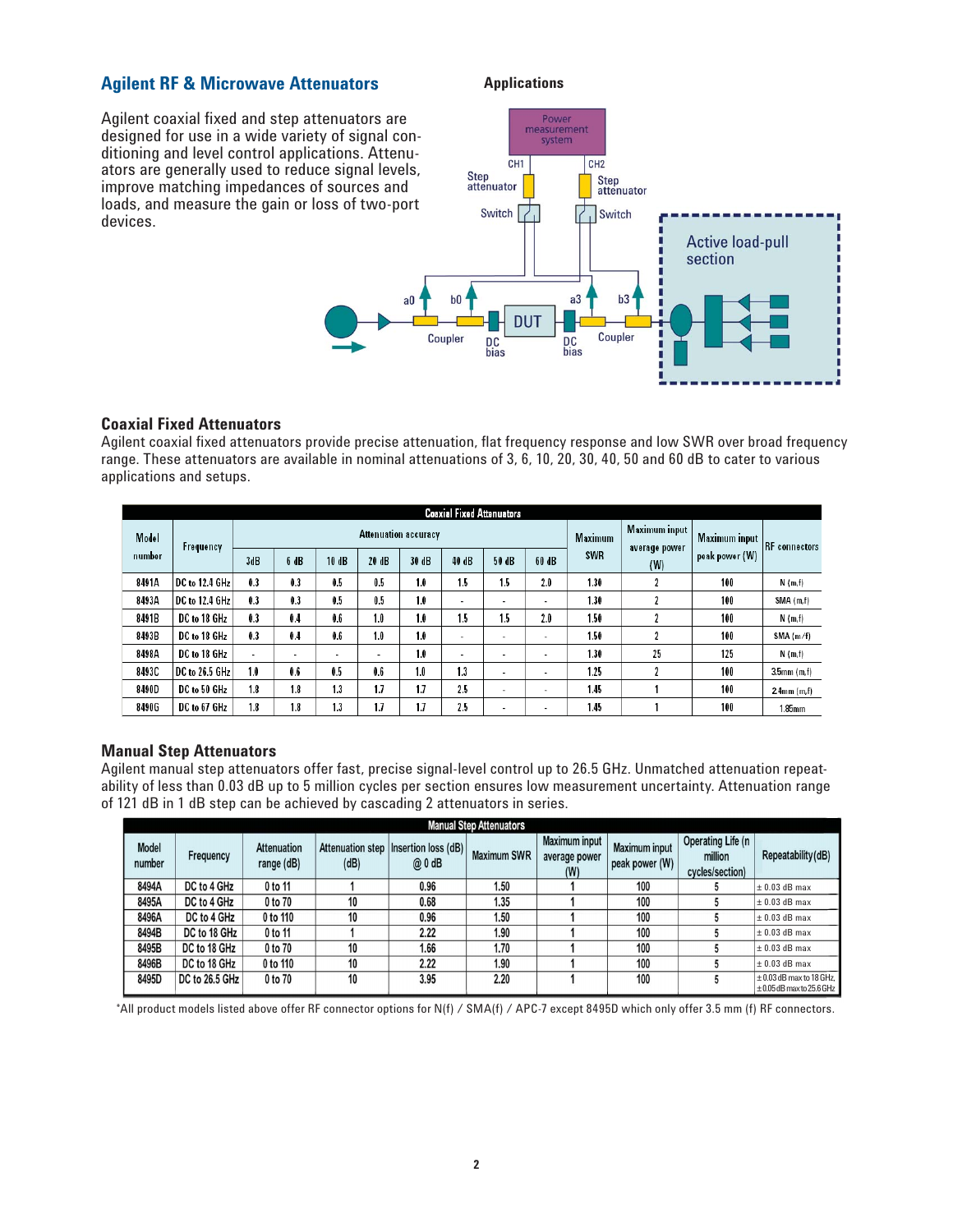#### **Programmable Step Attenuators**

Agilent programmable step attenuators offer fast, precise signal-level control up to 50 GHz, with switching time of less than 20 ms. Unmatched attenuation repeatability of less than 0.03 dB up to 5 million cycles per section ensures low measurement uncertainty and reduces calibration cycles when installed into test systems. Automatic GPIB/USB/LAN drive control is achieved with the 11713B/C attenuator/switch driver.

| <b>Programmable Step Attenuators</b> |                |                           |                          |                                      |                           |                             |                                           |                                                        |                                                               |
|--------------------------------------|----------------|---------------------------|--------------------------|--------------------------------------|---------------------------|-----------------------------|-------------------------------------------|--------------------------------------------------------|---------------------------------------------------------------|
| Model<br><b>Number</b>               | Frequency      | Attenuation<br>Range (dB) | Attenuation<br>Step (dB) | <b>Insertion Loss</b><br>(dB) @ 0 dB | Maximum SWR input average | <b>Maximum</b><br>power (W) | <b>Maximum</b><br>input peak<br>power (W) | <b>Operating Life</b><br>(n million<br>cycles/section) | Repeatability (dB)                                            |
| 8494G                                | DC to 4 GHz    | 0 to 11                   |                          | 0.96                                 | 1.50                      |                             | 100                                       |                                                        | $± 0.03$ dB max                                               |
| 8495G                                | DC to 4 GHz    | 0 to 70                   | 10                       | 0.68                                 | 1.35                      |                             | 100                                       | 5                                                      | $±$ 0.03 dB max                                               |
| 8496G                                | DC to 4 GHz    | 0 to 110                  | 10                       | 0.96                                 | 1.50                      |                             | 100                                       | 5                                                      | $±$ 0.03 dB max                                               |
| 8494H                                | DC to 18 GHz   | 0 to 11                   |                          | 2.22                                 | 1.90                      | 1                           | 100                                       | 5                                                      | $±$ 0.03 dB max                                               |
| 8495H                                | DC to 18 GHz   | 0 to 70                   | 10                       | 1.66                                 | 1.70                      |                             | 100                                       | 5                                                      | $±$ 0.03 dB max                                               |
| 8496H                                | DC to 18 GHz   | 0 to 110                  | 10                       | 2.22                                 | 1.90                      |                             | 100                                       | 5                                                      | $\pm$ 0.03 dB max                                             |
| 8495K                                | DC to 26.5 GHz | 0 to 70                   | 10                       | 3.95                                 | 2.20                      |                             | 100                                       | 5                                                      | $\pm$ 0.03 dB max to 18 GHz.<br>$\pm$ 0.05 dB max to 26.5 GHz |
| 8497K                                | DC to 26.5 GHz | 0 to 90                   | 10                       | 2.79                                 | 1.80                      | 1                           | 100                                       | 5                                                      | $\pm$ 0.03 dB max to 18 GHz.<br>$\pm$ 0.05 dB max to 26.5 GHz |
| 84904K                               | DC to 26.5 GHz | 0 to 11                   |                          | 1.86                                 | 2.00                      | 1                           | 50                                        | 5                                                      | $\pm$ 0.03 dB max                                             |
| 84906K                               | DC to 26.5 GHz | 0 to 90                   | 10                       | 1.86                                 | 2.00                      | 1                           | 50                                        | 5                                                      | $\pm$ 0.03 dB max                                             |
| 84907K                               | DC to 26.5 GHz | 0 to 70                   | 10                       | 1.40                                 | 1.90                      |                             | 50                                        | 5                                                      | $\pm$ 0.03 dB max                                             |
| 84904L                               | DC to 40 GHz   | 0 to 11                   |                          | 2.40                                 | 2.00                      | 4                           | 50                                        | 5                                                      | $± 0.03$ dB max                                               |
| 84906L                               | DC to 40 GHz   | 0 to 90                   | 10                       | 2.40                                 | 2.00                      | 1                           | 50                                        | 5                                                      | $\pm$ 0.03 dB max                                             |
| 84907L                               | DC to 40 GHz   | 0 to 70                   | 10                       | 1.80                                 | 1.90                      | 1                           | 50                                        | 5                                                      | $\pm$ 0.03 dB max                                             |
| 84904M                               | DC to 50 GHz   | 0 to 11                   |                          | 3.00                                 | 3.00                      | 1                           | 50                                        | 5                                                      | $\pm$ 0.03 dB                                                 |
| 84905M                               | DC to 50 GHz   | 0 to 60                   | 10                       | 2.60                                 | 2.60                      |                             | 50                                        | 5                                                      | $\pm$ 0.03 dB                                                 |
| 84908M                               | DC to 50 GHz   | 0 to 65                   | 5                        | 3.00                                 | 3.00                      |                             | 50                                        | 5                                                      | $\pm$ 0.03 dB                                                 |

#### **RF Connector Options:**

849xG/H - N (f), SMA (f) or APC-7 849xK - 3.5 mm (f) only 8490xK - 3.5 mm (f) or 3.5 mm (f/m) 8490xL - 2.4 mm (f), 2.92 mm (f), 2.4 mm (f/m) or 2.92 mm (f/m) 8490xM - 2.4 mm (f/m) or 2.4 mm (f/f)

#### **Interconnect Kits**

11716A Type-N interconnect kit 11716C SMA interconnect kit

11716A/C interconnect kits can be used to connect any two of the Agilent 8494/95/96 attenuators in series to achieve broader attenuation ranges with 1 dB attenuation step.

| <b>Attenuator type</b> | <b>Frequency range</b> | <b>Attenuator 1</b> | <b>Attenuator 2</b> | <b>Attenuation range</b> | <b>Attenuation step</b> |
|------------------------|------------------------|---------------------|---------------------|--------------------------|-------------------------|
| <b>Manual</b>          | DC to 4 GHz            | 8494A               | 8495A               | 81                       |                         |
| <b>Manual</b>          | DC to 4 GHz            | 8494A               | 8496A               | 121                      |                         |
| Manual                 | DC to 18 GHz           | 8494B               | 8495B               | 84                       |                         |
| <b>Manual</b>          | DC to 18 GHz           | 8494B               | 8496B               | 121                      |                         |
| Programmable           | DC to 4 GHz            | 8494G               | 8495G               | 81                       |                         |
| Programmable           | DC to 4 GHz            | 8494G               | 8496G               | 121                      |                         |
| Programmable           | DC to 18 GHz           | 8494H               | 8495H               | 81                       |                         |

#### **Attenuator Sets**

Sets of four coaxial fixed attenuators with attenuations of 3, 6, 10 and 20 dB are provided in a walnut accessory case. These sets are ideal for calibration labs or where precise knowledge of attenuation and SWR is desired.

| <b>Attenuator sets</b> | <b>Coaxial fixed attenuator model number</b> | <b>Attenuation</b> |  |
|------------------------|----------------------------------------------|--------------------|--|
| 11581A                 | 8491A                                        | 3, 6, 10 and 20 dB |  |
| 11582A                 | 8491B                                        | 3, 6, 10 and 20 dB |  |
| 11583C                 | 8493C                                        | 3, 6, 10 and 20 dB |  |

#### **Related Products**

11713A/B/C attenuator/switch driver 34980A multifunction switch/measurement unit L4445A microwave switch/attenuator driver

For more information on Agilent test accessories www.agilent.com/find/MTA Or order an Agilent RF & Microwave Test Accessories catalog at www.agilent.com/find/catalog